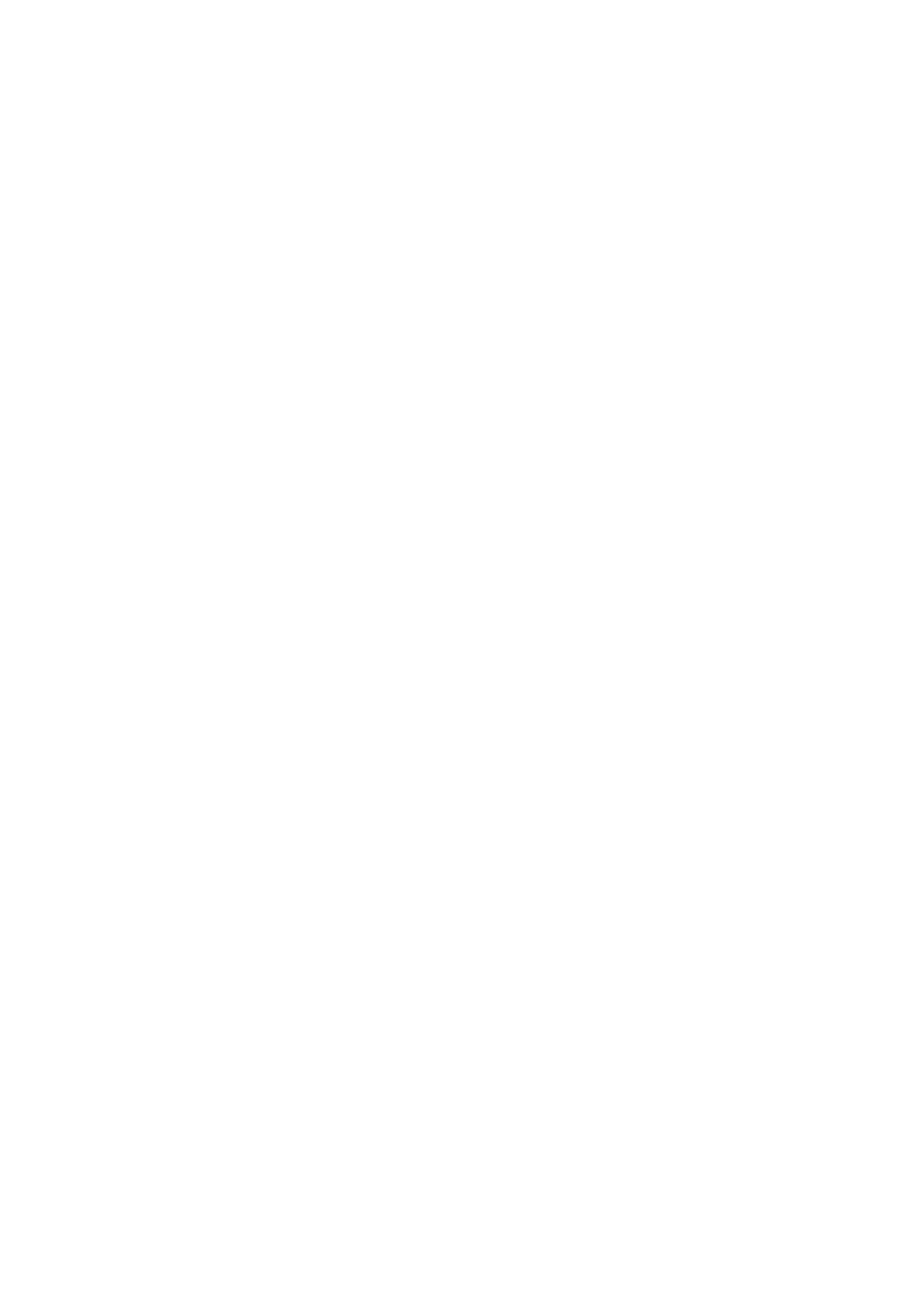## **CONTENTS**

|                                                  | $2 - 3$        |
|--------------------------------------------------|----------------|
|                                                  | $\overline{4}$ |
|                                                  | 5              |
|                                                  | 6              |
|                                                  | $\overline{7}$ |
|                                                  | $8 \sim 13$    |
| EXTENTENSIONAL IR RECEIVER FOR REMOTE CONTROLLER | 14             |
|                                                  | 15             |
|                                                  | 16             |
|                                                  | 17             |
|                                                  | 18             |
|                                                  | 19             |

This Monitor was Manufactured by ISO 9001 Certified Factory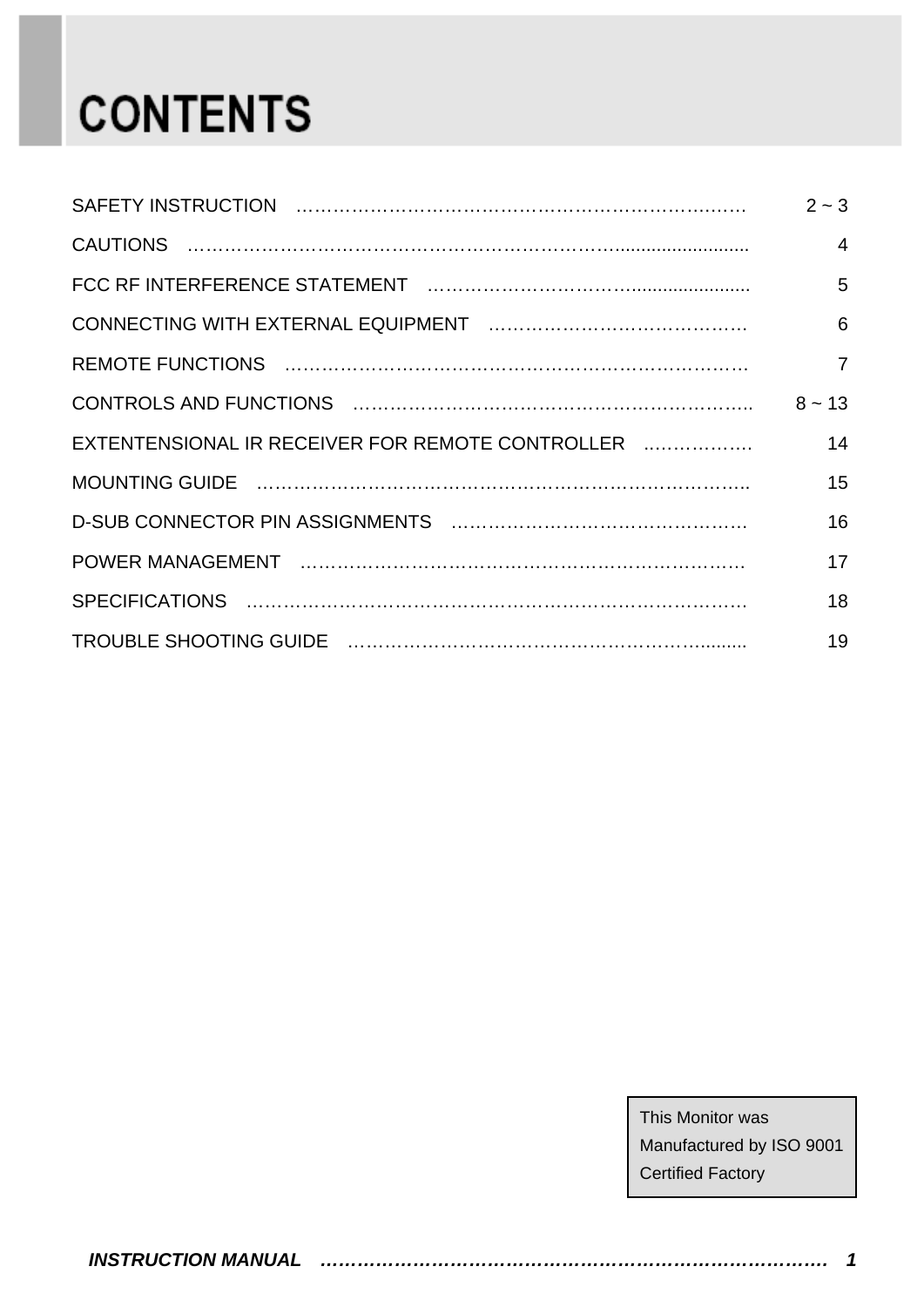## **SAFETY INSTRUCTION**

### **Important Safety Instruction**

- 1. Read these instructions.
- 2. Keep these Instructions.
- 3. Heed all warnings.
- 4. Follow all instructions.
- 5. Do not use this apparatus near water.
- 6. Clean only with dry cloth.
- 7. Do not block any ventilation openings. Install in accordance with the manufacturer's instructions.
- 8. Do not install near any heat sources such as radiators, heat registers,stoves, or other apparatus (including amplifiers) that produce heat.
- 9. Do not defeat the safety purpose of the polarized or grounding-type plug. Apolarized plug has two blades with one wider than the other. Agrounding type plug has two blades and a third grounding prong. The wide blade or the third prong are provided for your safety. If the provided plug does not fit into your outlet, consult an electrician for replacement of the bsolete outlet.
- 10. Protect the power cord from being walked on or pinched particularly at plugs, convenience receptacles and the point where they exit from the apparatus.
- 11. Only use attachment/accessories specified by the manufacturer.
- 12. Use only with the cart, stand, tripod, bracket or table specified by the manufacturer or sold with the apparatus. When a cart is used, use caution when moving the cart/apparatus combination to avoid injury from tip-over.
- 13. Unplug this apparatus during lightning storms or when unused for long periods of time.
- 14. Refer all servicing to qualified service personnel. Servicing is required when the apparatus has been damaged in any way, such as power-supply cord or plug is damaged, liquid has been spilled or objects have fallen into the apparatus the apparatus has been exposed to rain or moisture does not operate normally or has been dropped.

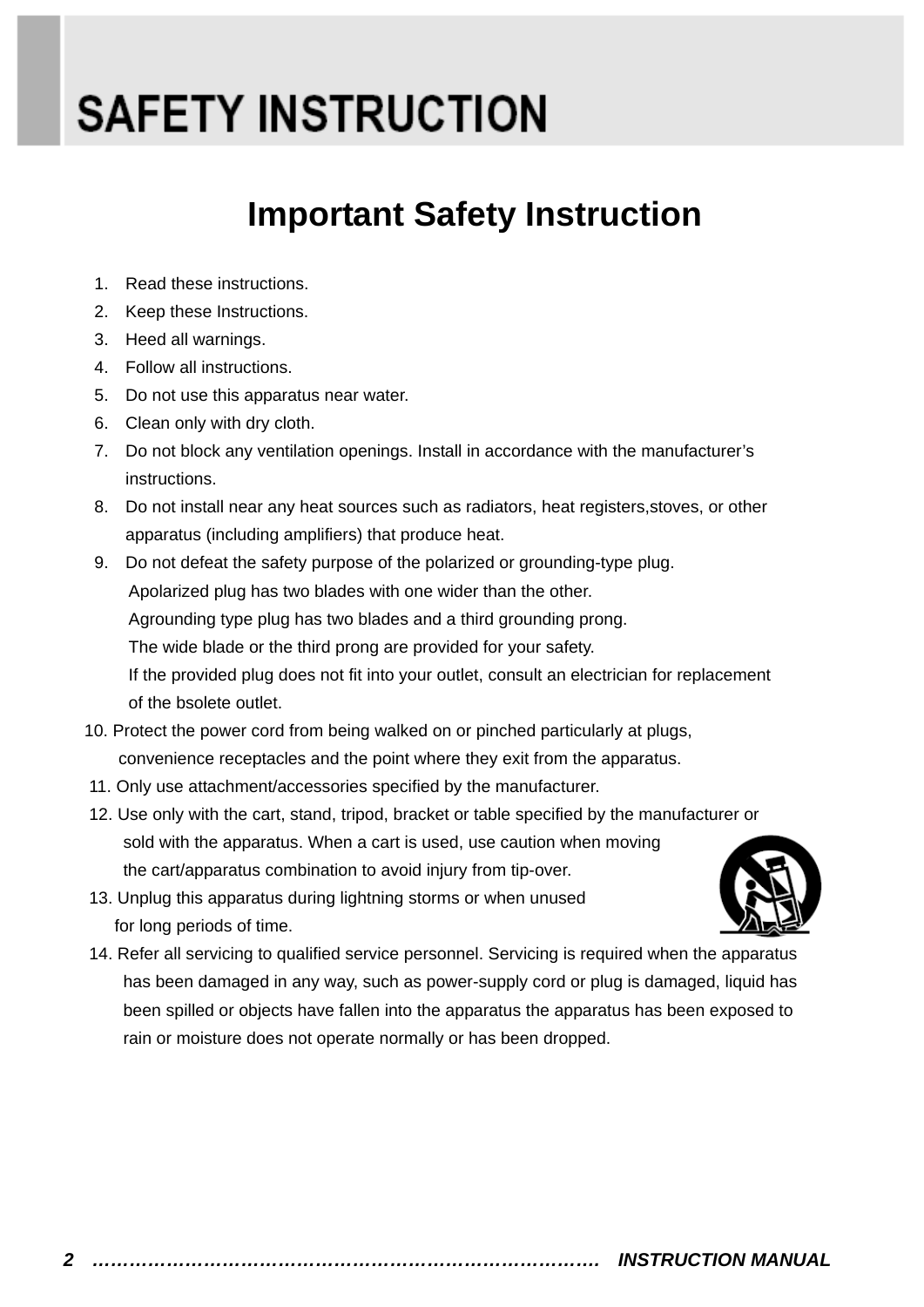## **SAFETY INSTRUCTION**

- The apparatus shall not be exposed to dripping or splashing and that no objects filled with liquids, such as vases, shall be placed no the apparatus.
- Minimum distances(e.g. 10cm) around the apparatus for sufficient ventilation.

"WARNING – To reduce the risk of fire or electric shock, do not expose the apparatus to rain or moisture."

"The apparatus shall not be exposed to dripping or splashing and no objects filled with liquids, such as vases, shall be placed on the apparatus."





This symbol is intended to alert the user to the presence of uninsulated : dangerous voltage with in the product's enclosure that may be of sufficient magnitude to constitute a risk of electric shock to persons.



This symbol is intended to alert the user to the presence of important operating and maintenance(servicing) instructions in the literature accompanying the appliance.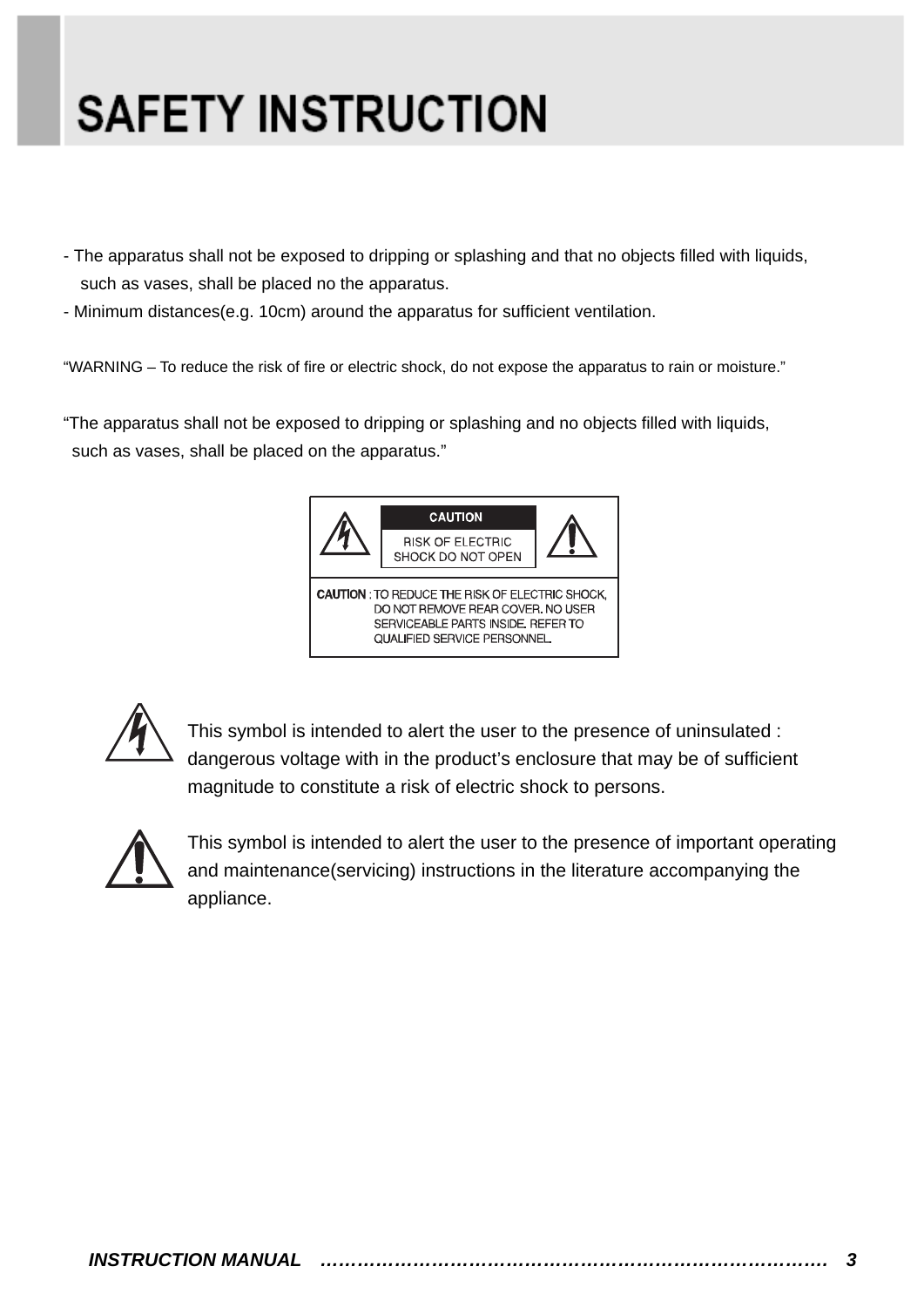## **CAUTIONS**

### **CAUTION**

*The power supply cord is used as the main disconnect device, ensure that the socket-outlet is located/installed near the equipment and is easily accessible.* 

### **ATTENTION**

*Le cordon d`alimentation est utillsé comme interrupteur général. La prise de courant doit être située ou installée à proximité du matériel et être facile d`accès*

#### **CAUTION TO SERVICE PERSONNEL**

POWER SUPPLY CORD IS USED AS MAIN POWER DISCONNECT DEVICE IN THIS PRODUCT. UNPLUG THIS PRODUCT FROM THE WALL OUTLET BEFORE REMOVING THE BACK COVER AND SERVICING

#### **EMISSION CHARACTERISTICS TESTED BY SEMKO**

THIS PRODUCT HAS BEEN TESTED AND HAS SHOWN COMPLIANCE WITH THE NATIONAL SPECIFICATIONS SUCH AS SWEDISH MPR 1990.10.(MPR II)

### ▶ **NEVER REMOVE THE BACK COVER**

Removal of the back cover should be carried out only by qualified personnel.

#### ▶ **DO NOT USE IN HOSTILE ENVIRONMENTS**

To prevent shock or fire hazard, do not expose the unit to rain or moisture.

This unit is designed to be used in the office or home. Do not subject the unit to vibrations, dust of corrosive gases.

#### ▶ **KEEP IN A WELL VENTILATED PLACE**

Ventilation holes are provided on the cabinet to prevent the temperature from rising.

Do not cover the unit or place anything on the top of unit.

#### ▶ **AVOID HEAT**

Avoid placing the unit in direct sunshine or near a heating appliance.

#### ▶ **TO ELIMINATE EYE FATIGUE**

Do not use the unit against a bright back ground and where sunlight or other light sources will shine directly on the monitor.

#### ▶ **BE CAREFUL OF HEAVY OBJECT**

Neither the monitor itself nor any other heavy object should rest on the power cord. Damage to a power cord can cause fire or electrical shock.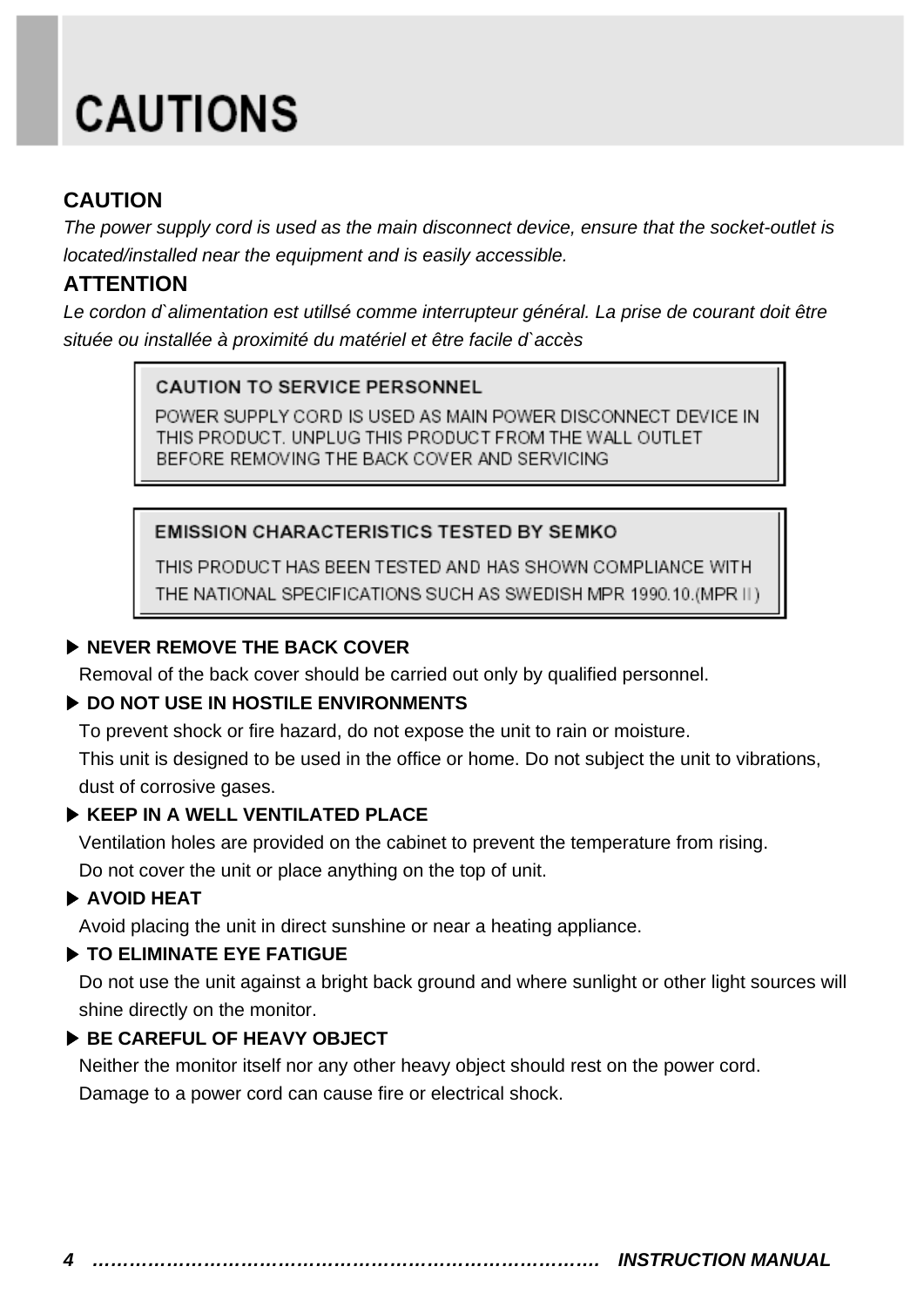## **FCC RF INTERFERENCE STATEMENT**

#### **NOTE**

This equipment has been tested and found to comply with the limits for a Class A digital device, pursuant to Part 15 of the FCC Rules. These limits are designed to provide reasonable protection against harmful interference in a residential installation.

This equipment generates, uses and can radiate radio frequency energy and, if not installed and used in accordance with the instructions, may cause harmful interference to radio communications. However, there is no guarantee that interference will not occur in a particular installation.

If this equipment does cause harmful interference to radio or television reception which can be determined by turning the equipment off and on, the user is encouraged to try to correct the interference by one or more of the following measures.

- Reorient or relocate the receiving antenna.
- Increase the separation between the equipment and receiver.
- Connect the equipment into an outlet on a circuit different from that to which the receiver is connected.
- Consult the dealer or an experienced radio, TV technician for help.
- Only shielded interface cable should be used.

Finally, any changes or modifications to the equipment by the user not expressly approved by the grantee or manufacturer could void the users authority to operate such equipment.

#### ▶ **DOC COMPLIANCE NOTICE**

This digital apparatus does not exceed the Class A limits for radio noise emissions from digital apparatus set out in the radio interference regulation of Canadian Department of communications.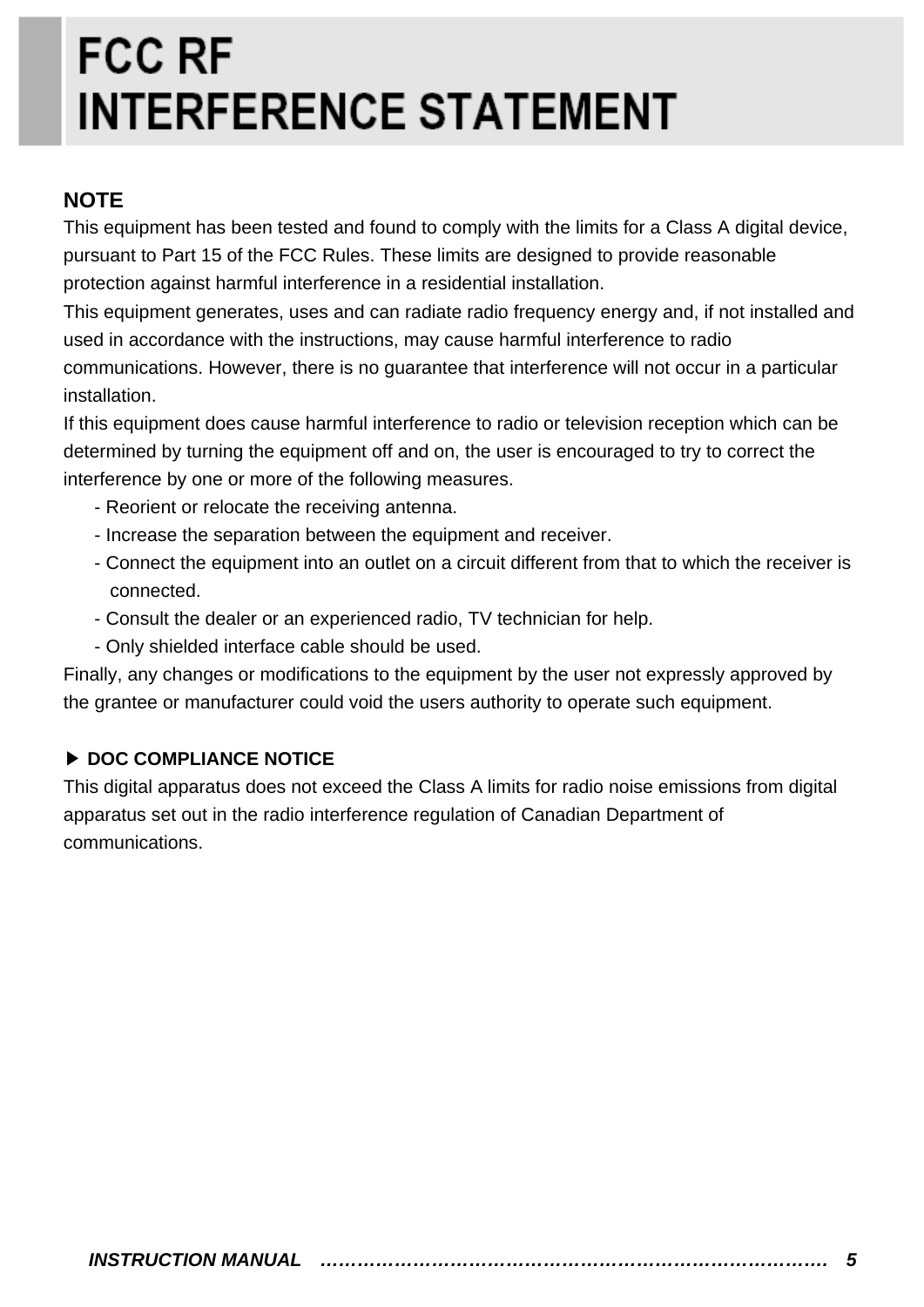## **CONNECTING WITH EXTERNAL EQUIPMENT**

### **A. BACK PANEL CONTROL**



- 1. DISPLAY PORT(OPTIONAL)
- 2. HDMI IN.
- 3. DVI.
- 4. VGA.
- 5. UPGRADE PORT
- 6. PC STEREO IN
- 7. PC STEREO OUT.
- 8. RJ-45.
- 9. RS-232C IN(OPTIONAL)
- 10. RS-232C OUT(OPTIONAL)
- 11. AC IN.

#### ※ **PC cable**

**To use the "Model ID" function using RS-232 cable, the pin 4 in the PC cable must be deleted.**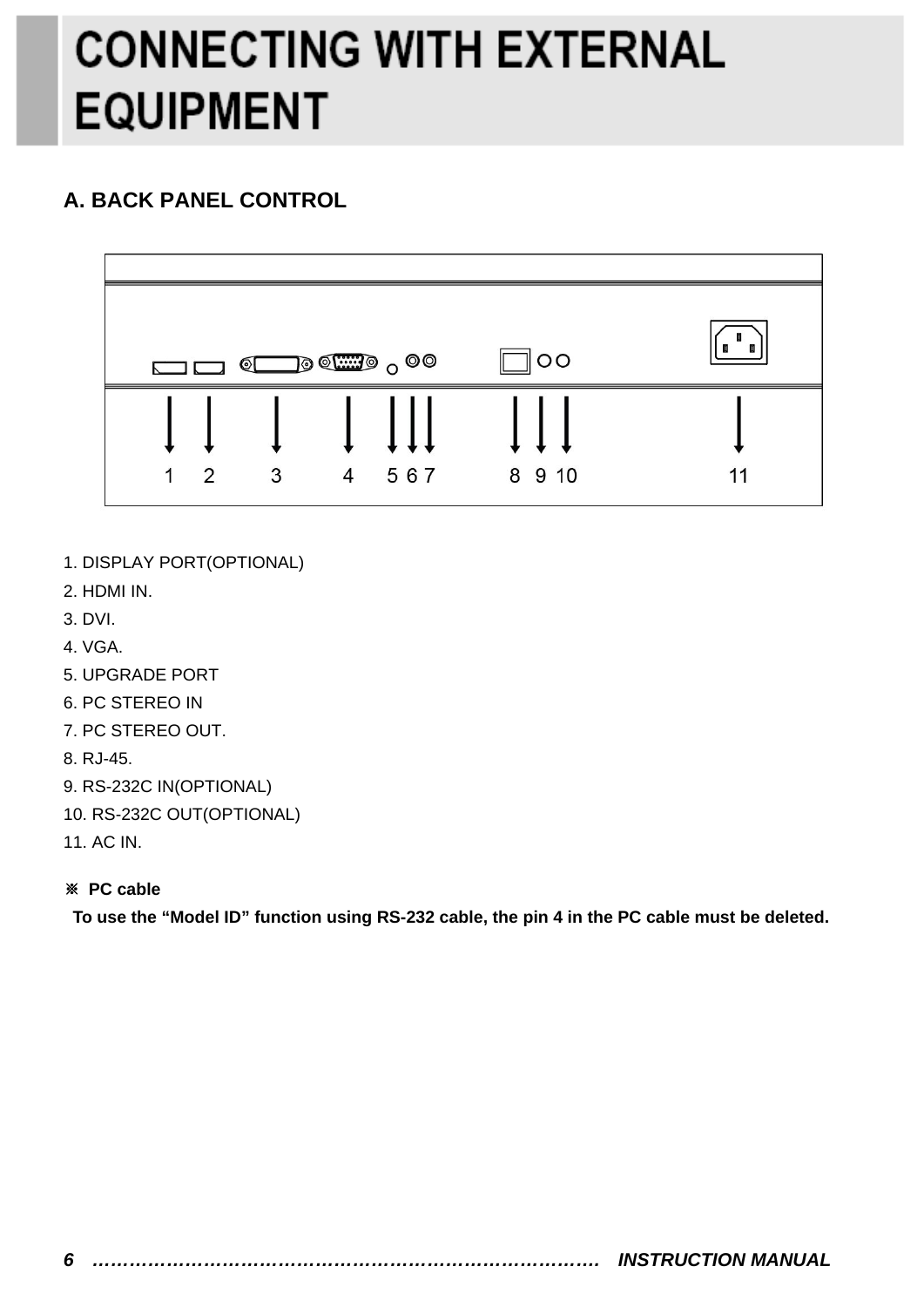# **REMOTE FUNCTIONS**

### **B. REMOTE CONTROLLER(Optional)**

#### **1. POWER( )**

Turns the power ON or OFF. There will be a few seconds delay before the display appears.

#### **2. SOURCE**

Selects an input source.

#### **3. AUTO**

Auto geometry adjustment in the RGB PC source.

#### **4. MUTE**

Mutes the sound.

#### **5. MENU**

Activates and exits the On Screen Display.

#### **6. EXIT**

Exits the On Screen Display.

#### **7. VOL(**◀ & ▶)

Increases or decreases the level of audio volume.

#### **8. UP/DOWN**

Moves upwards or downwards in the OSD menu.

#### **9. ENTER**

Enters an OSD submenu or accepts your selection.

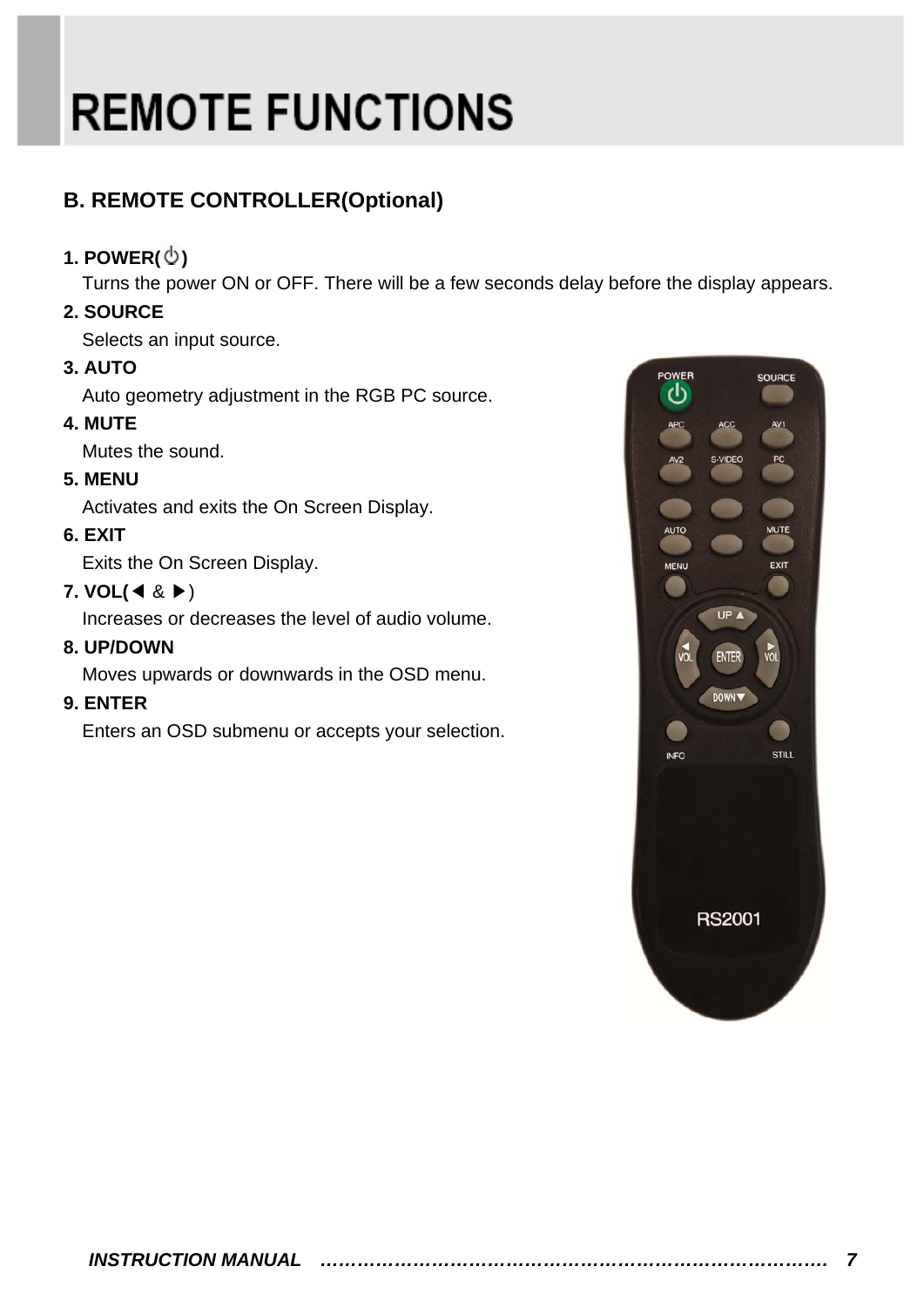### **C. RIGHT SIDE BUTTON CONTROL**



#### **1 & 2. VOL(+) & VOL(-)**

Adjust the volume and menu settings.

#### **3 & 4.** ▲ **&** ▼

These buttons allow user to enter the sub-menu of the activated function. The  $up(\blacktriangle)$  button is HOLD function and Auto switching functions.

#### **5. SOURCE/SELECT**

Selects an input source.

Enters a submenu or accepts your selection in the OSD menu.

#### **6. MENU/EXIT**

Activates and exits the On Screen Display.

This button can also be used to move previous menu or status.

#### **7. POWER ON/OFF( / I )**

Turns the power ON or OFF. There will be a few seconds delay before the display appears.

#### **8. POWER LED**

The power LED lights with green when the power is turned ON. The power is turned off by pressing the power button again,

and the power LED goes Red.

#### **9. IR Sensor**

Remote controller sensor.

|   | L                        |
|---|--------------------------|
| 1 | <b>VOL</b>               |
| 2 |                          |
| 3 |                          |
| 4 |                          |
| 5 | SOURCE/<br><b>SELECT</b> |
| 6 | MENU/<br><b>EXIT</b>     |
| 7 | O/1                      |
|   |                          |
| 8 |                          |
| 9 |                          |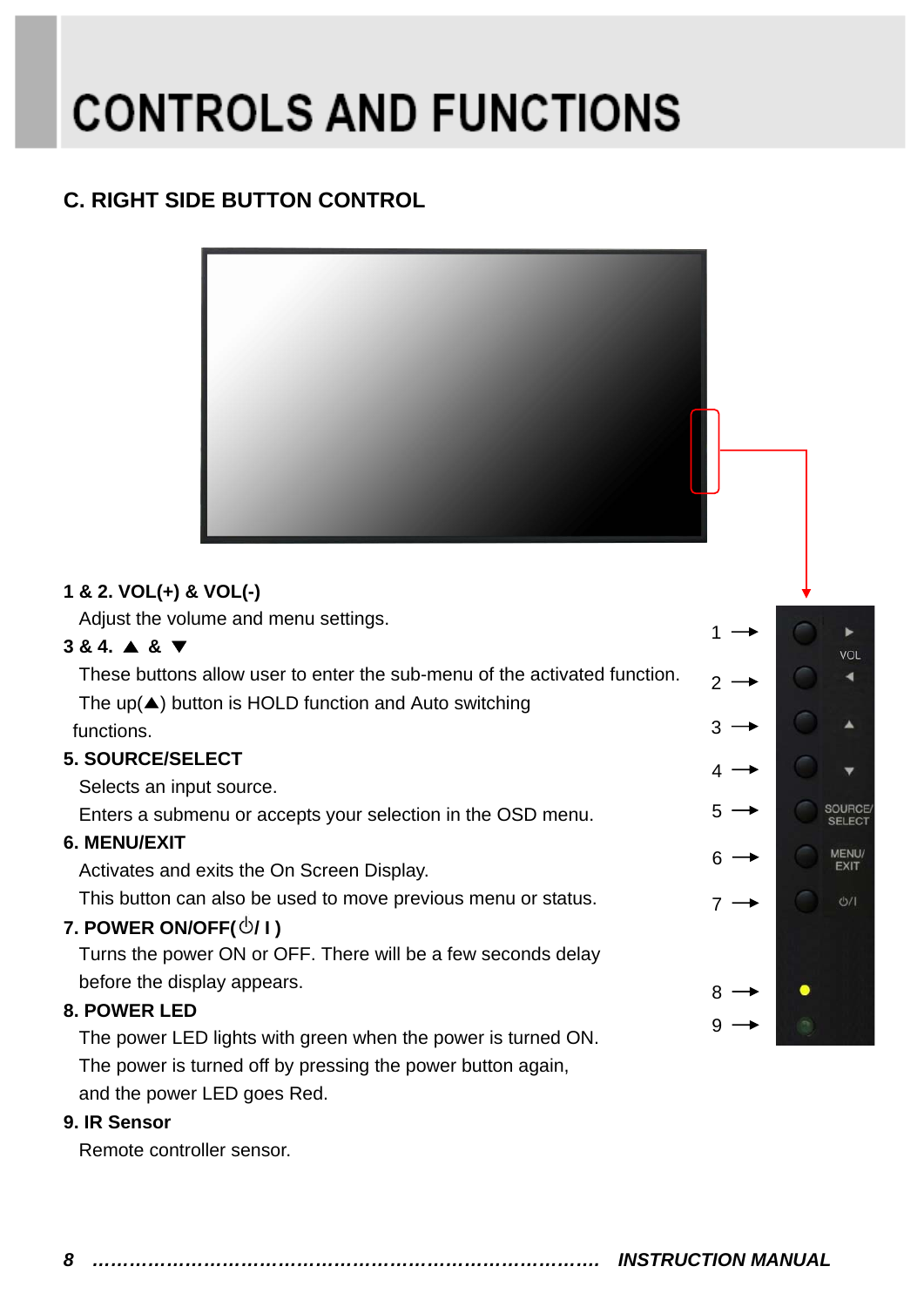#### **On-screen Display Menus**

There are four (4) on-screen menus that allow you to your settings. Press the Menu button to access the OSD menu.

| Icon | Menu           | Function                                                                                                          |
|------|----------------|-------------------------------------------------------------------------------------------------------------------|
|      | Image          | Adjusts the Brightness, Contrast, Color Temperature,<br>Zoom, and Information Bar settings                        |
|      | <b>Display</b> | Adjusts the Auto adjust, Phase, Clock, Display position<br>and Auto color settings. (PC mode.)                    |
|      | Misc           | Adjusts the Volume, Mute, input, osd setting and language<br>Settings.                                            |
|      | System         | Resets the factory default settings and adjusts the<br>Image Rotation, Key lock, Model ID, Control Mode settings. |

### **A. Image Menu**

To access the Image menu, press the Menu button on the front panel of the monitor, then press the Up and Down arrow buttons to select the Image icon. Press the Left arrow button to enter the menu, and then press the Up and Down arrow buttons to select a submenu. When finished, press the Menu button to save any changes, then press the Menu button again to exit the OSD.

#### Image

| 米                                    | <b>Brightness</b> |          | 000                               |
|--------------------------------------|-------------------|----------|-----------------------------------|
|                                      | Contrast          |          | 000                               |
|                                      | Color Temp.       |          | ь                                 |
| $\mathcal{P}$<br><b>PARTICIPALES</b> | Zoom              |          | 4:3                               |
|                                      | : Move            | : Select | : Menu<br>$m$ $\bar{\epsilon}$ nu |

| Submenu           | <b>Definition</b>                                                         |
|-------------------|---------------------------------------------------------------------------|
| <b>Brightness</b> | Adjusts the brightness level for video performance (range 0-100).         |
| Contrast          | Adjusts the intensity of the image (range 0-100).                         |
|                   | Adjusts the color of the picture Choices are Warm, Normal, Cool, and User |
| Color Temp        | (Red, Green, and Blue).                                                   |
| Zoom              | Sets the aspect ration for the monitor. Choices are 16:9 and 4:3.         |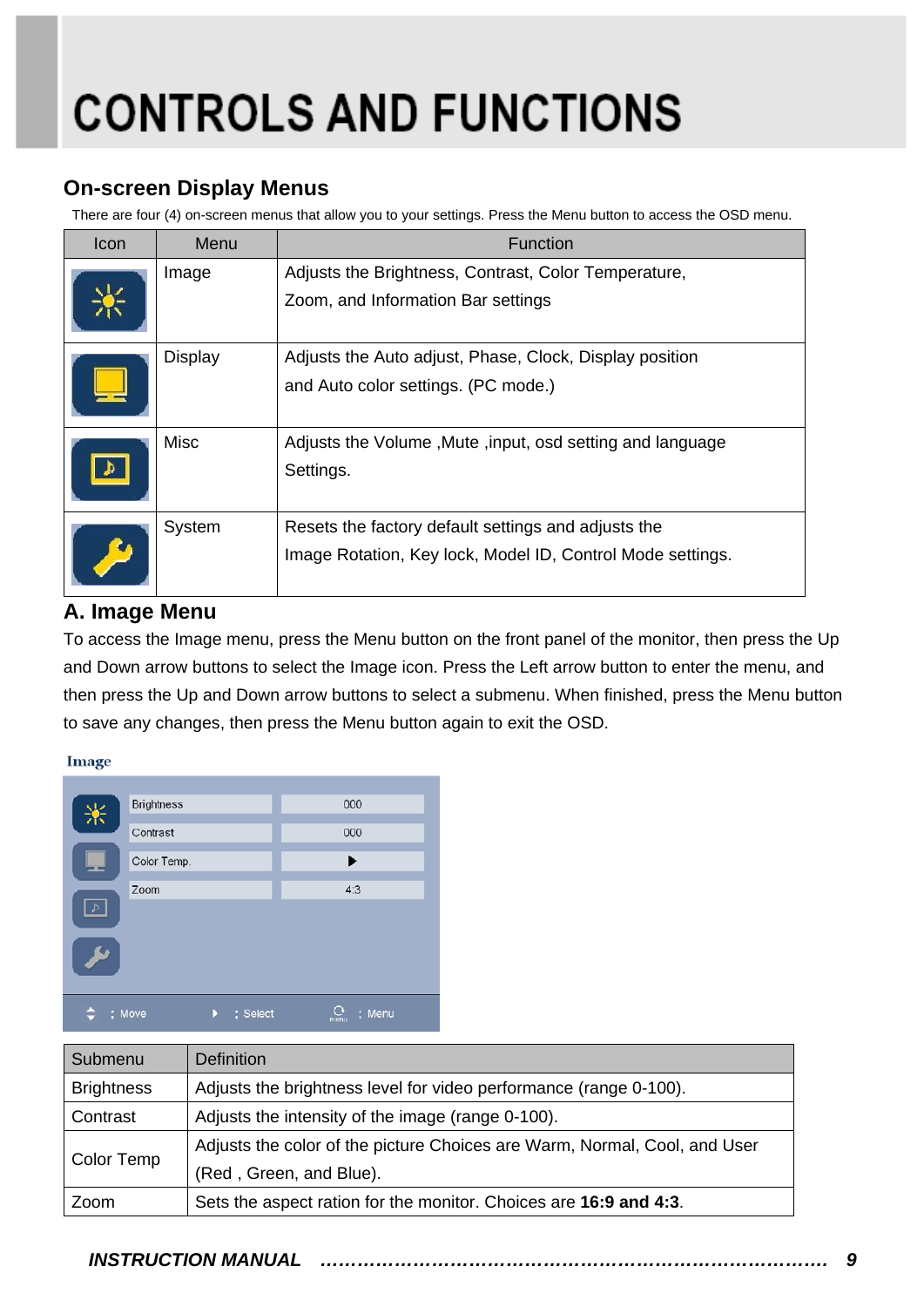#### **B. Display Menu**

To access the Display menu, press the Menu button on the front panel of the monitor, then press the Up and Down arrow buttons to select the Display icon. Press the Left arrow button to enter the menu, and then press the Up and Down arrow buttons to select a submenu. When finished, press the Menu button to save any changes, then press the Menu button again to exit the OSD.

#### **Display**

| 米                    | Auto Adjust             | ▶              |
|----------------------|-------------------------|----------------|
|                      | Phase                   | 000            |
|                      | Clock                   | 000            |
|                      | <b>Display Position</b> | ▶              |
| $\blacktriangle$     | Auto Color              | ▶              |
| <b>All Contracts</b> |                         |                |
|                      | : Move<br>: Select      | : Menu<br>menu |

| Submenu                 | <b>Definition</b>                                                |
|-------------------------|------------------------------------------------------------------|
| Auto Adjust             | Automatic adjustment of the screen geometry.                     |
| Phase                   | Adjusts the number of horizontal picture elements (range 0-100). |
| <b>Clock</b>            | Adjusts the vertical noise of screen image (range 0-100).        |
| <b>Display Position</b> | Moves the horizontal and vertical position of the picture.       |
| <b>Auto Color</b>       | Adjusts the automatic color balance.                             |

I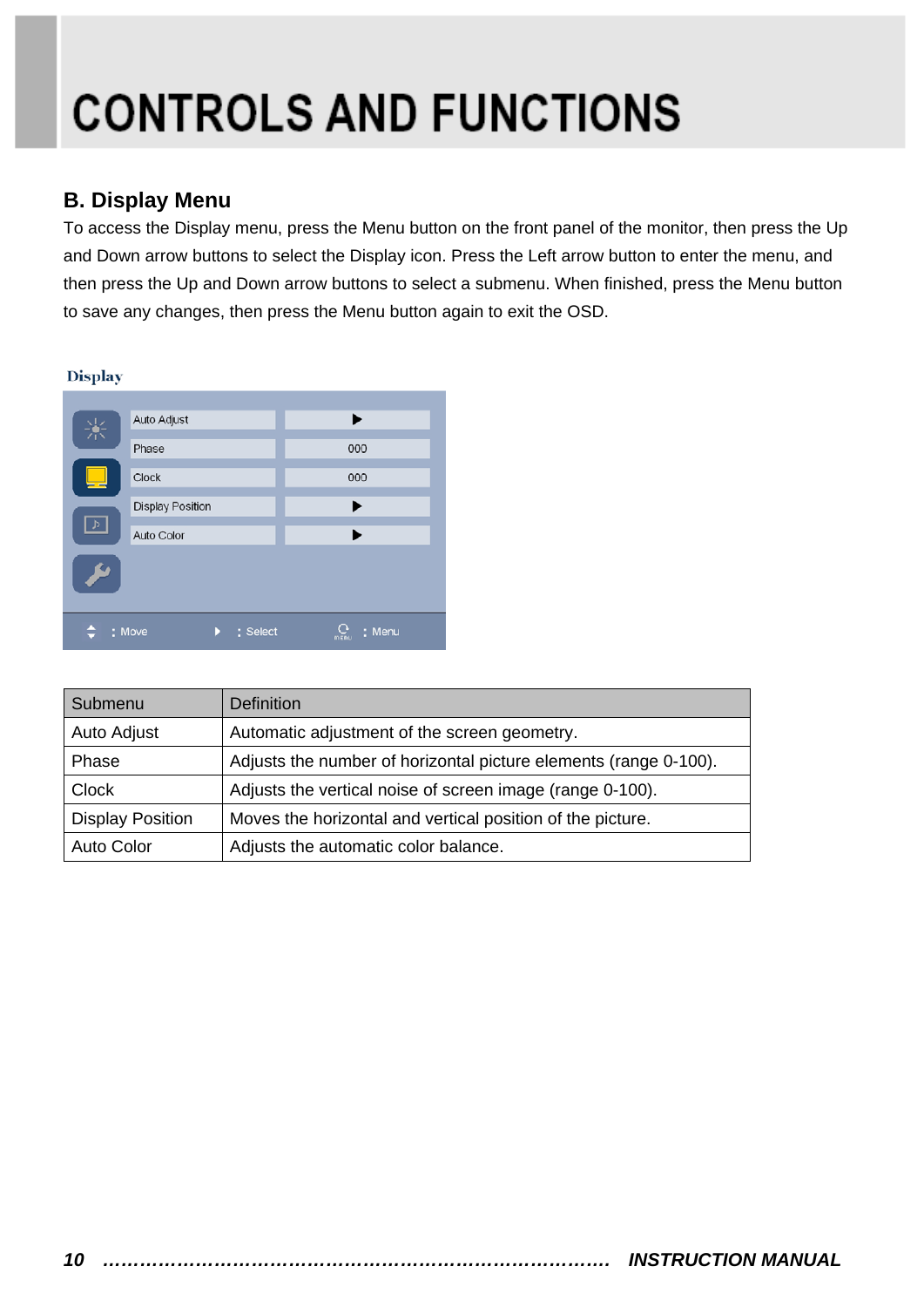#### **C. Sound Menu**

 $77700$ 

To access the Sound menu, press the Menu button on the control panel of the monitor, then press the UP and Down arrow buttons to select the Sound icon. Press the Left arrow button to enter the menu, and then press the Up and Down arrow buttons to select a submenu. When finished, press the Menu button to save any changes, then press the Menu button again to exit the OSD.

| MISC.                   |              |          |                       |
|-------------------------|--------------|----------|-----------------------|
|                         |              |          |                       |
|                         | Volume       |          | 000                   |
| 浂                       | Mute         |          | Off                   |
|                         |              |          |                       |
| --                      | Input        |          | ▶                     |
|                         | Osd Settings |          | ▶                     |
| $\overline{\mathbf{z}}$ | Language     |          | ▶                     |
| ىك                      |              |          |                       |
|                         | : Move       | : Select | : Menu<br><b>MENU</b> |

| Submenu      | <b>Definition</b>                                                             |  |
|--------------|-------------------------------------------------------------------------------|--|
| Volume       | Controls the built-in speaker volume (range 0-100).                           |  |
| <b>Mute</b>  | Enables/disables audio. Choices are: On and Off.                              |  |
| Input        | Selects the video input source. Choices are <b>VGA, HDMI</b> , and <b>DVI</b> |  |
| Osd Settings | Adjusts the number of horizontal picture elements.                            |  |
|              | Choices are Timer (3sec, 6sec, 12sec), Rotation (0°, 90°, 180°, 270°),        |  |
|              | Position and Transparancy (range 0-100).                                      |  |
| Language     | Adjusts the language of the OSD.                                              |  |
|              | Choices are: English, French, Spanish, Dutch, German, Italian,                |  |
|              | Portuguese, Polish, Simplified Chinese and Russian.                           |  |

#### *INSTRUCTION MANUAL ………………………………………………………………………. 11*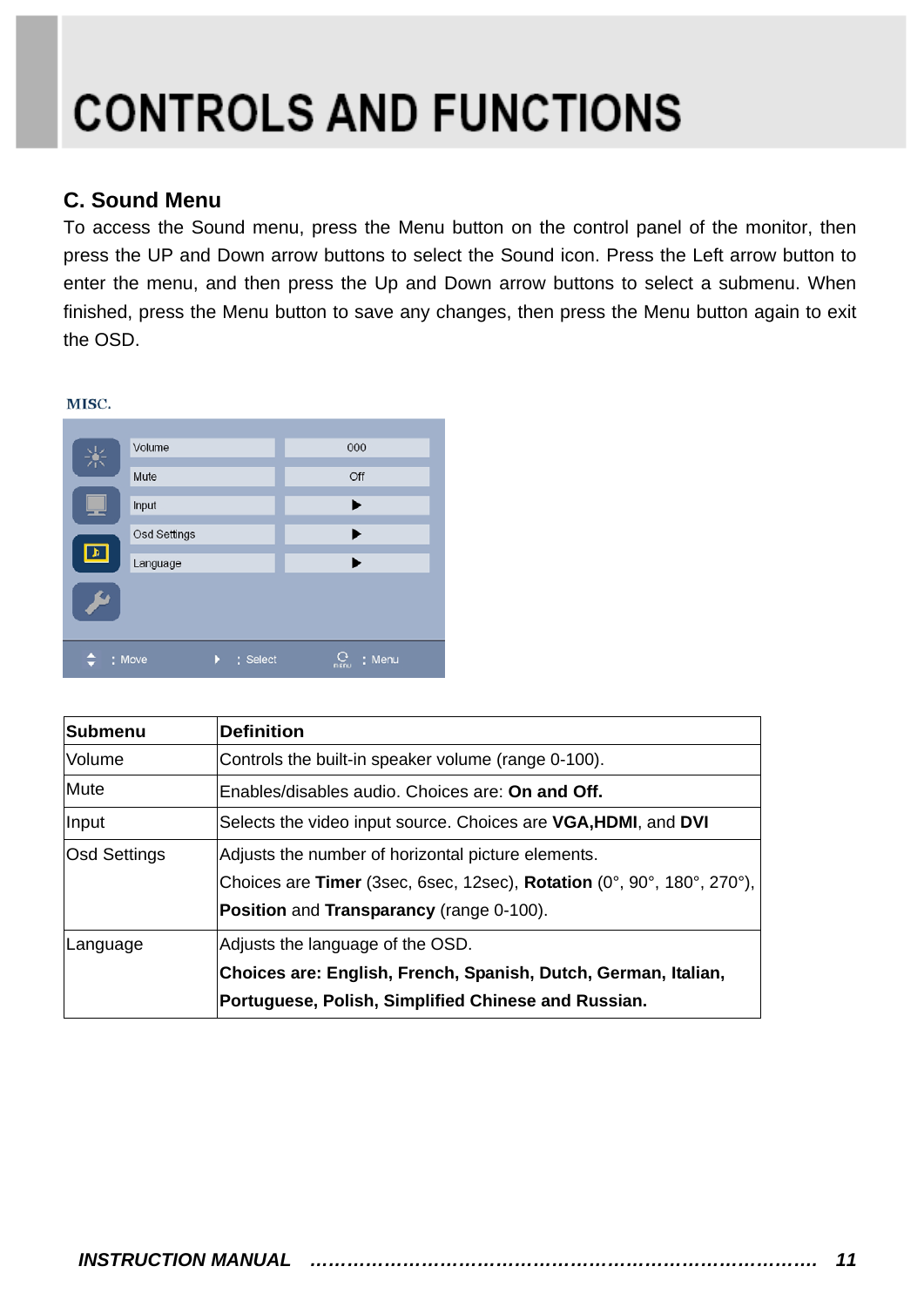#### **D. System Menu**

To access the Sound menu, press the Menu button on the control panel of the monitor, then press the UP and Down arrow buttons to select the Sound icon. Press the Left arrow button to enter the menu, and then press the Up and Down arrow buttons to select a submenu. When finished, press the Menu button to save any changes, then press the Menu button again to exit the OSD.



| <b>Submenu</b> | <b>Definition</b>                                                      |
|----------------|------------------------------------------------------------------------|
| Image Rotation | Activates the image Rotation function. The function slightly moves the |
|                | displayed image to prevent image persistence                           |
| Key Lock       | Enables or disables the Key Lock function.                             |
| Model ID       | See below.( $0 \sim 100$ , ALL)                                        |
| Control Mode   | Select RJ45                                                            |
| Reset          | Restores default settings.                                             |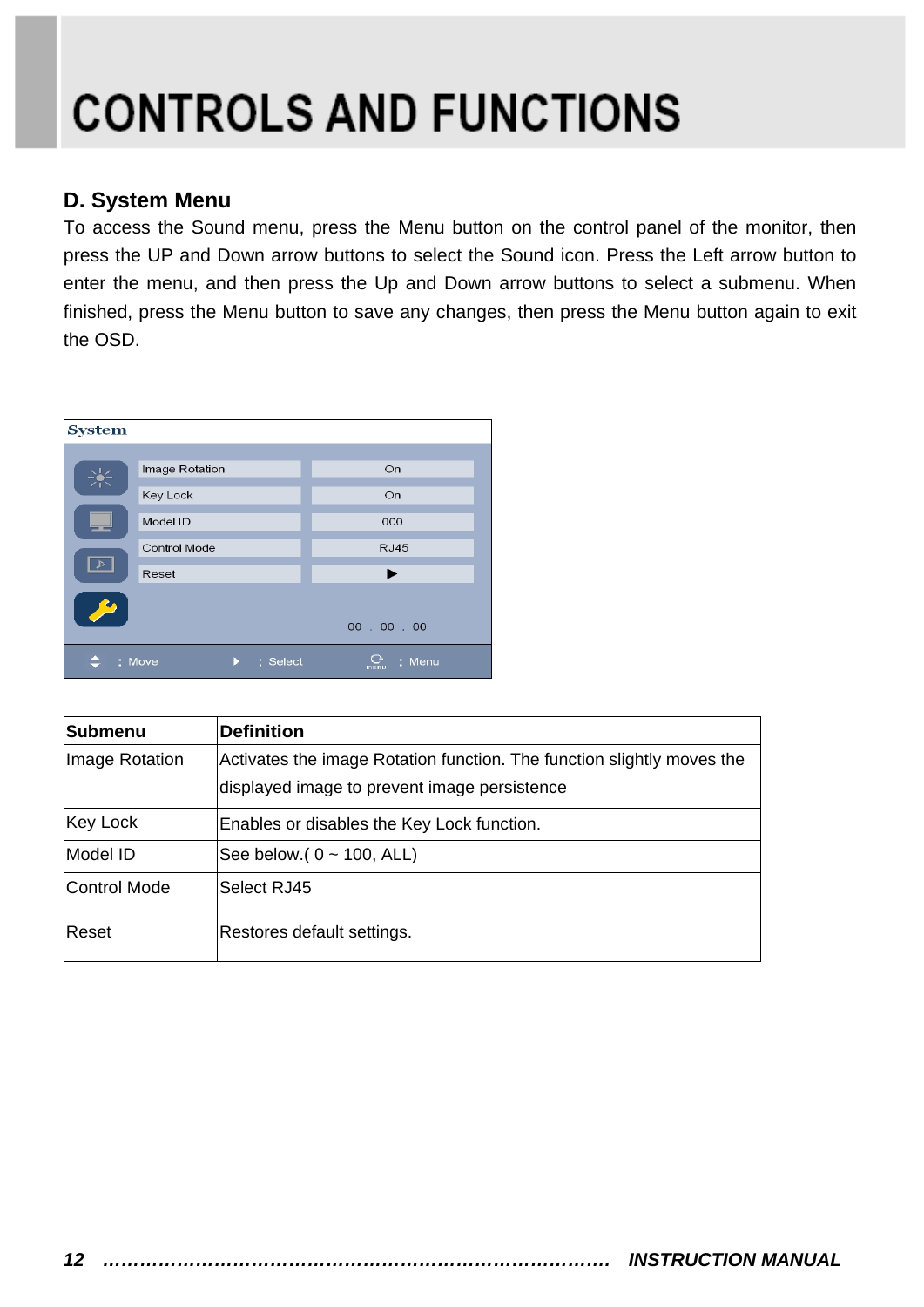### **E. Monitor Control**

#### 1) TCP/IP MODE

| E Debug Mode                                                                                                   | Help                              |                                                                                      |                      |
|----------------------------------------------------------------------------------------------------------------|-----------------------------------|--------------------------------------------------------------------------------------|----------------------|
|                                                                                                                |                                   |                                                                                      |                      |
| Satting                                                                                                        | TCR/IP                            | P Installer<br>Model Search<br>Stop<br><b>D</b> Attach<br>u                          |                      |
| Send                                                                                                           |                                   |                                                                                      |                      |
| Send                                                                                                           |                                   | Source<br>Display<br>Sound<br>Image                                                  | <b>OSD</b><br>System |
| (IA FF 20 65 80 80 00 00 FE 74                                                                                 |                                   |                                                                                      |                      |
|                                                                                                                |                                   | ALL<br>٥<br>Model ID                                                                 |                      |
|                                                                                                                |                                   |                                                                                      |                      |
|                                                                                                                |                                   |                                                                                      |                      |
| Receive                                                                                                        |                                   | READ<br>Source<br>HOMI<br>M                                                          |                      |
| 41 43 48 5<br>03 DC F1 0                                                                                       |                                   |                                                                                      |                      |
| 41 43 48 8<br>03 0C F1 09 00 41 46 52 00 00 00                                                                 |                                   | OFF<br>ON<br>Power                                                                   |                      |
| 11 09 00 41 46 52 00 00 00 11 09<br>00 41 46 52 00 00 00 11 0                                                  |                                   |                                                                                      |                      |
|                                                                                                                |                                   |                                                                                      |                      |
|                                                                                                                |                                   |                                                                                      |                      |
| 41 43 48 8<br>03 00 F1 8<br>41 43 48 8                                                                         |                                   |                                                                                      |                      |
|                                                                                                                |                                   |                                                                                      |                      |
|                                                                                                                |                                   |                                                                                      |                      |
|                                                                                                                |                                   |                                                                                      |                      |
|                                                                                                                |                                   |                                                                                      |                      |
|                                                                                                                |                                   |                                                                                      |                      |
|                                                                                                                | Q.                                |                                                                                      |                      |
|                                                                                                                |                                   |                                                                                      |                      |
| Stop <sup>1</sup>                                                                                              | $\Box$ ALL                        | 127, 0, 0, 1<br>$\left 0\right $<br>Add                                              |                      |
| Model ID                                                                                                       | 1D                                | MAC<br>Update Time                                                                   |                      |
| ALL.                                                                                                           | 192 168 9 161                     | 00-TE-C0-8C-55-73<br>2014 03:17 16:15:44                                             |                      |
| ALL.<br>ALL.                                                                                                   | 192, 168, 9, 141<br>192 168 9 140 | 00-1E-C0-8C-52-C7<br>2014.03.17 16:15:46<br>00-1E-C0-8B-C5-A5<br>2014.03.17 16:15:47 |                      |
| 00 FF 20 65 80 06 80 00 00 00 00 00<br>FE EB B<br><b>IP</b> Installer<br>$\Box$<br>Ξz<br>$\Box$ 3<br>口<br>ALL. | 192, 168, 9, 162                  | 00-1E-C0-8B-DF-AD<br>2014 03:17 16:15:47                                             |                      |
| ☑ 5<br>33<br>$\Box$ 6<br>ALL                                                                                   | 192, 168, 9, 160<br>192 168 9 159 | 00-1E-C0-8B-B3-FE<br>2014.03.17 16:15:48<br>00-1E-C0-8B-CC-9F<br>2014.03.17 16:15:49 |                      |

- Please select "TCP/IP"
- Click the "IP Installer"
- Click the "Update" in IP Installer window
- Find Monitor(s) and if you click the "Model Search" button, it shows Model ID in the list
- If you click the "Start" button, you can reach the CMS menu .
- Please tick the control Model list(s)
- If you click the "READ" button, it will take monitor Information checked in IP Installer window.
- And then, you can select the "Model ID" you checked in IP Installer window.
- Now you can control each button in each Tab in order to control the monitor(s)
- If you select "ALL" in the model ID tab, you can control Monitor(s) without Monitor's ID number.

| e.g.) In this case, you can control the "Model ID No. 0" monitor. Defalt is "ALL" |  |
|-----------------------------------------------------------------------------------|--|
|                                                                                   |  |
|                                                                                   |  |

| <b>System</b>                                                             |                                                                        |                                                 | MonitorControl (Ver. 2.02.08)                                                                                                                                                                                                                                           |     |  |
|---------------------------------------------------------------------------|------------------------------------------------------------------------|-------------------------------------------------|-------------------------------------------------------------------------------------------------------------------------------------------------------------------------------------------------------------------------------------------------------------------------|-----|--|
| 崇<br>느<br>⊡<br><b>S</b>                                                   | Image Rotation<br>Key Lock<br>Model ID<br><b>Control Mode</b><br>Reset | On<br>On<br>000<br><b>RJ45</b><br>▶<br>00.00.00 | : Debug Mode Help<br>IP Installer 2 Attach<br>Setting<br>TCP/IP<br>Model Search<br><b>Stop</b><br>Source<br>0SD<br><b>Display</b><br>Sound<br>Image<br>System<br>$\hat{\mathbf{u}}$<br>ALL.<br>Model ID<br>HDMI<br>READ<br>Source<br>$\check{}\;$<br>OFF<br>ON<br>Power | EER |  |
| $Q_{\rm mm}$<br>$\div$ : Move<br>: Menu<br>$\blacktriangleright$ : Select |                                                                        |                                                 |                                                                                                                                                                                                                                                                         |     |  |

※ **For the detail explanation, refer to the enclosed "Monitor Control" CD.**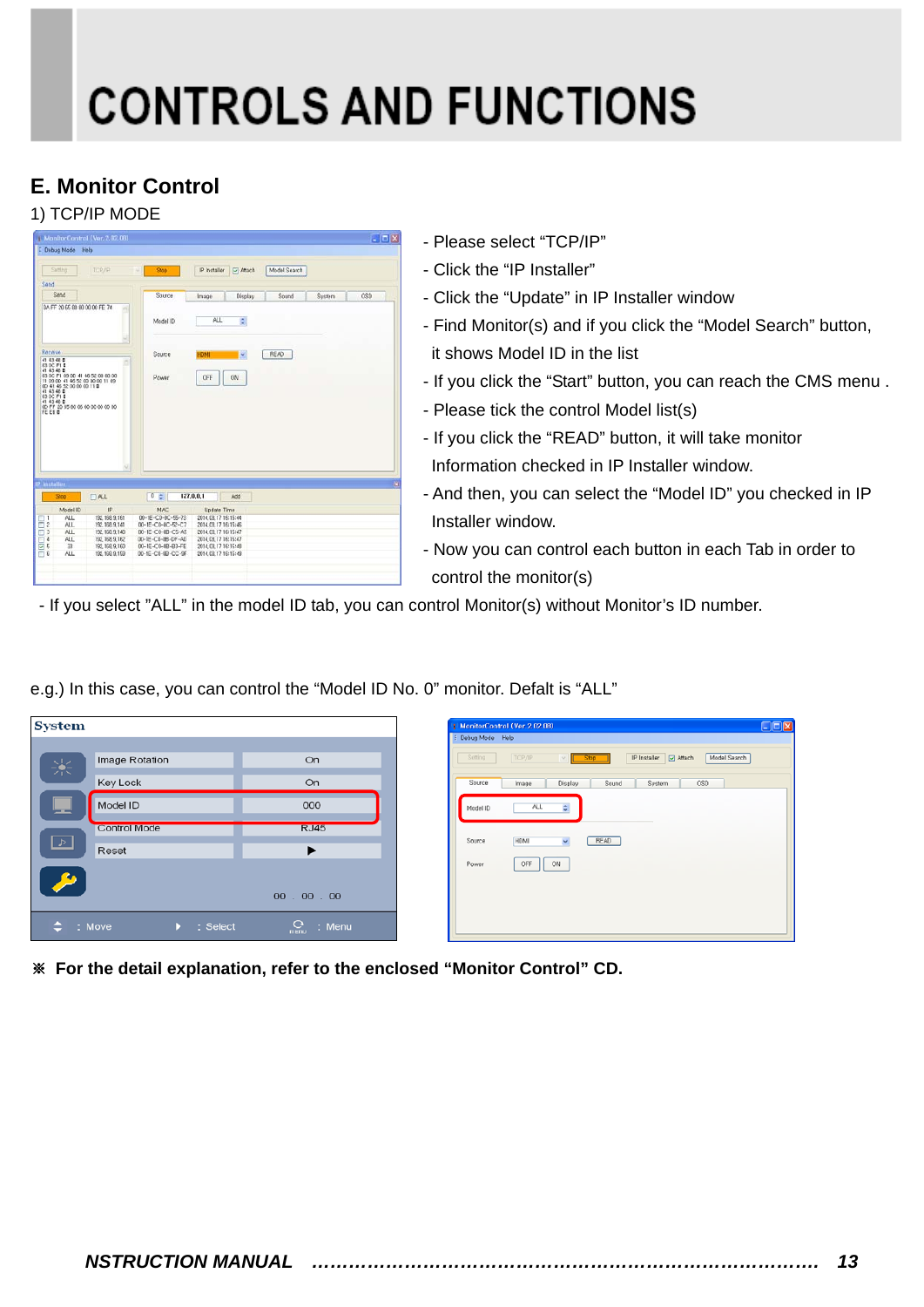### **EXTENSIONAL IR RECEIVER FOR REMOTE CONTROLLER**

- **You can connect extensional IR receiver to the place you want using the stereo cable.**
- **You can attach extensional IR receiver magnetic-designed to the monitor.**



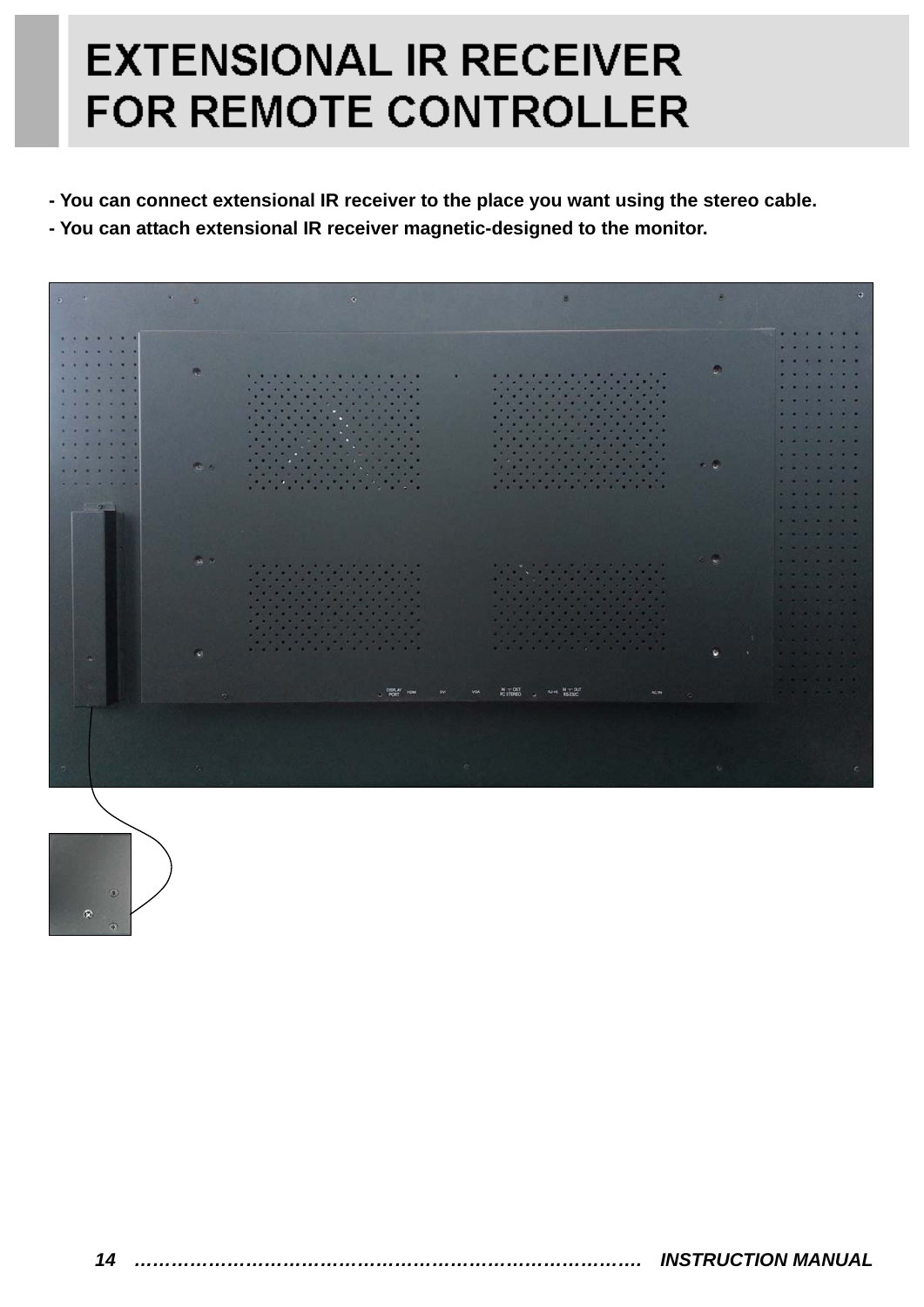## **MOUNTING GUIDE**

#### **Wall mounting (Optional)**

The LCD monitors are suitable for VESA standard wall mount (not included in the delivery).



- 1. 46-inch: VESA 600mm x 100mm x 100mm x 100mm.
- 2. 55-inch: VESA 600mm x 200mm x 200mm.

### ※ **Attention!**  - 46inch : You must use eight M8x12 screws to assemble this monitor and the wall mount bracket.

- 55inch :
	- You must use six M8x12 screws to assemble this monitor and the wall mount bracket.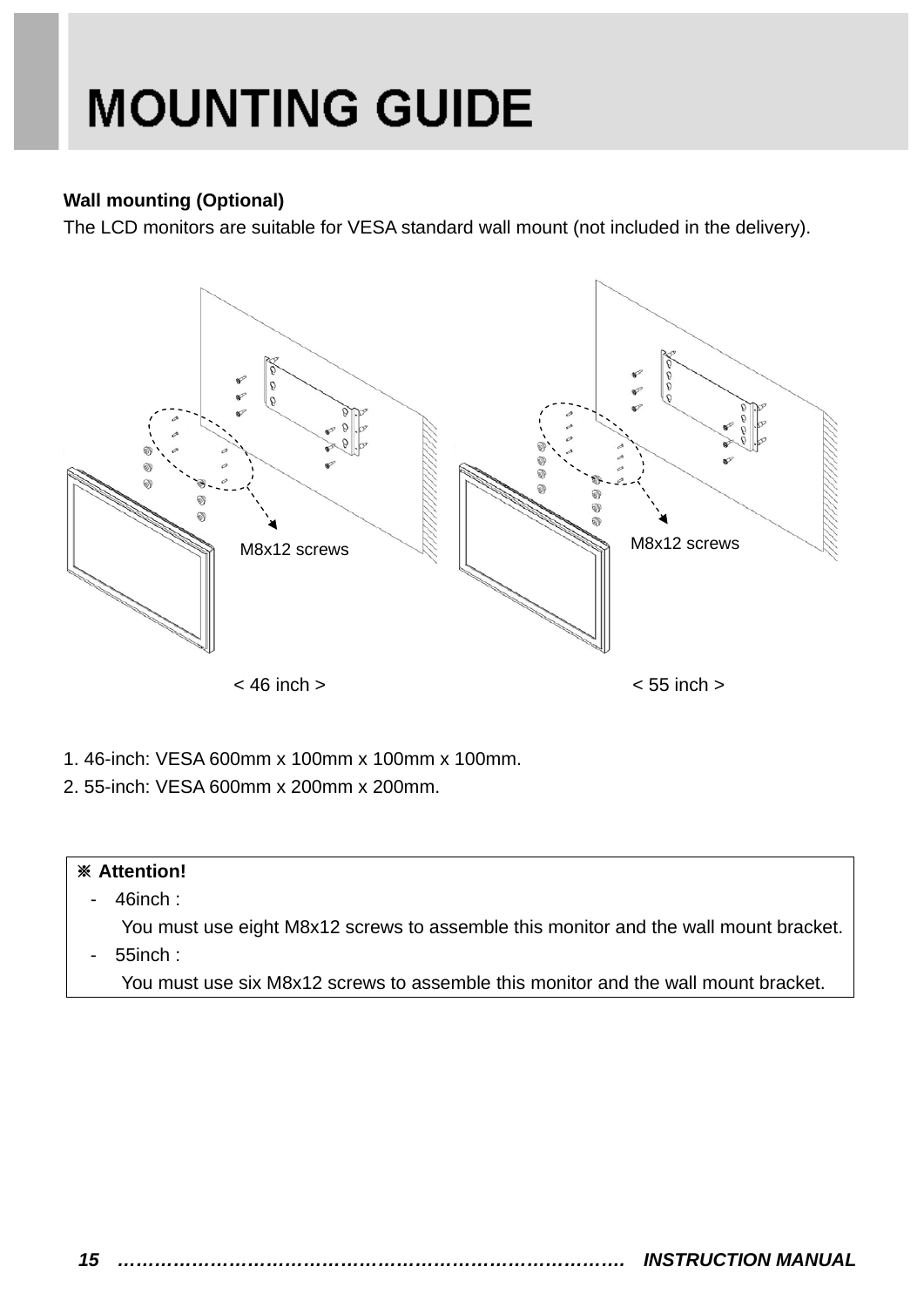## **D-SUB CONNECTOR PIN ASSIGNMENTS**

#### ▶ **PIN ASSIGNMENTS**

| Pin 1          | <b>RED VIDEO</b>    | 9  |                            |
|----------------|---------------------|----|----------------------------|
| 2              | <b>GREEN VIDEO</b>  | 10 | <b>SIGNAL CABLE DETECT</b> |
| 3              | <b>BLUE VIDEO</b>   | 11 | <b>GROUND</b>              |
| $\overline{4}$ |                     | 12 | SDA(for DDC)               |
| 5              | <b>GROUND</b>       | 13 | H-SYNC.(or H+V SYNC.)      |
| 6              | <b>RED GROUND</b>   | 14 | V-SYNC.                    |
| $\overline{7}$ | <b>GREEN GROUND</b> | 15 | SCL(for DDC)               |
| 8              | <b>BLUE GROUND</b>  |    |                            |

#### **D-SUB**

![](_page_17_Picture_4.jpeg)

#### ▶ **ACCESSORIES**

- 1. Power cord In. (Out cable is Option)
- 2. User's manual.
- 3. RS-232 cable (9pin male to female: direct connection).- Option
- 4. Monitor Control Software CD.
- 5. Extensional Remote Controller Receiver cable; Stereo cable.
- 6. Remote controller & Batteries.
- 7. Wall mount bracket (Optional).

#### ※ **PC cable**

**To use the "Model ID" function using RS-232 cable, the pin 4 in the PC cable must be deleted.**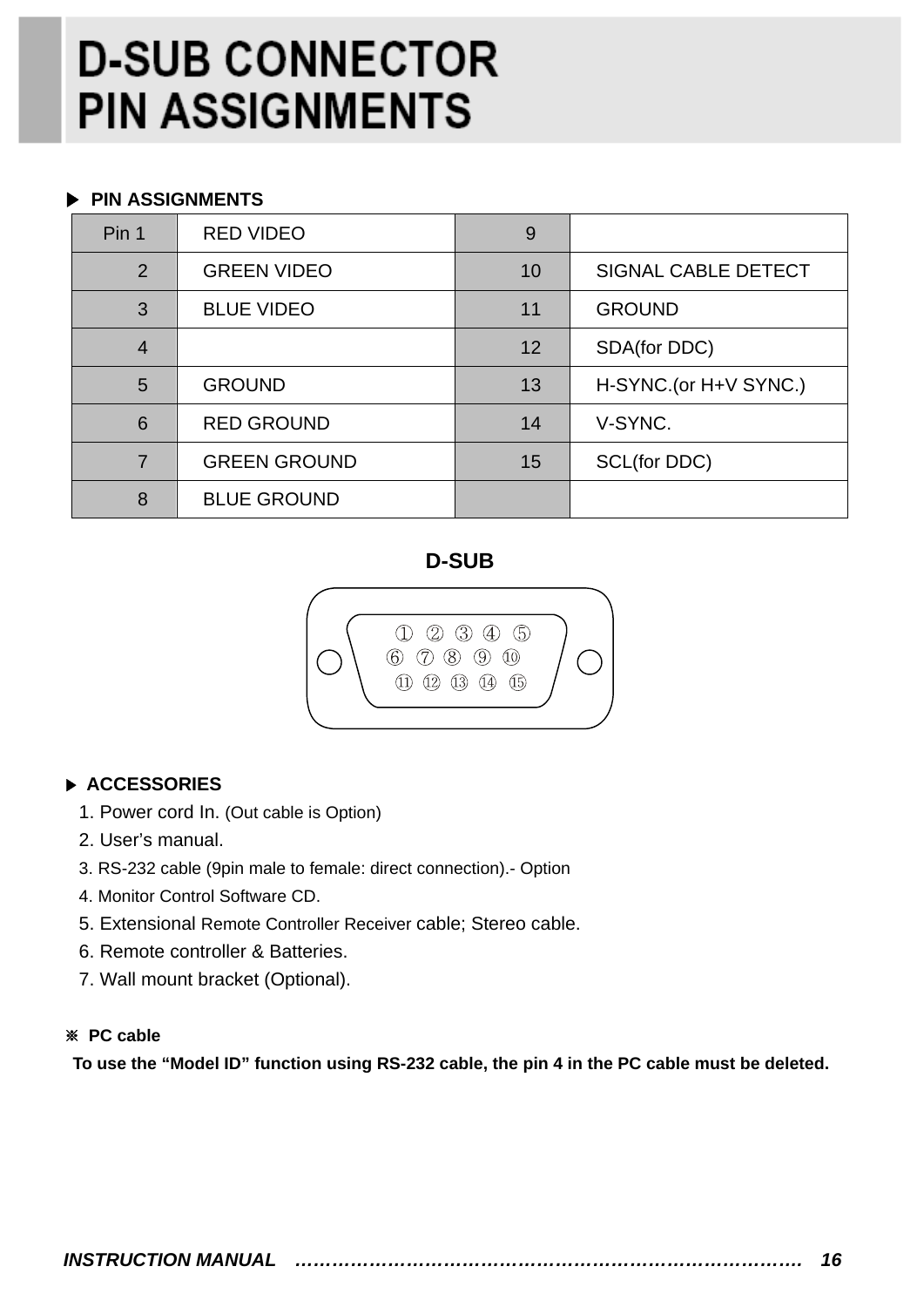# **POWER MANAGEMENT**

This monitor features a power management system to "power down" upon receipt of the VESA DPMS(The display power management signaling) from a VESA DPMS video card.

The VESA DPMS-compliant video card performs this signaling system through not sending horizontal, vertical, or sync signal.

This monitor enters an appropriate mode through identifying each of the three modes of the signaling system.

#### **POWER CONSUMPTION**

| 46"  | 55"  |
|------|------|
| 240W | 330W |

#### **LED INDICATOR**

The power management feature of the monitor is comprised of four stages: On(Green), Standby, Suspend, Active off(Red on/off 1 sec) and Unsupported mode(Green).

| <b>MODE</b>                    | <b>LED COLOR</b> | <b>MONITOR OPERATION</b> |  |
|--------------------------------|------------------|--------------------------|--|
| OΝ                             | <b>GREEN</b>     | <b>Normal Operation</b>  |  |
| <b>RED</b><br><b>POWER OFF</b> |                  | <b>Not Operation</b>     |  |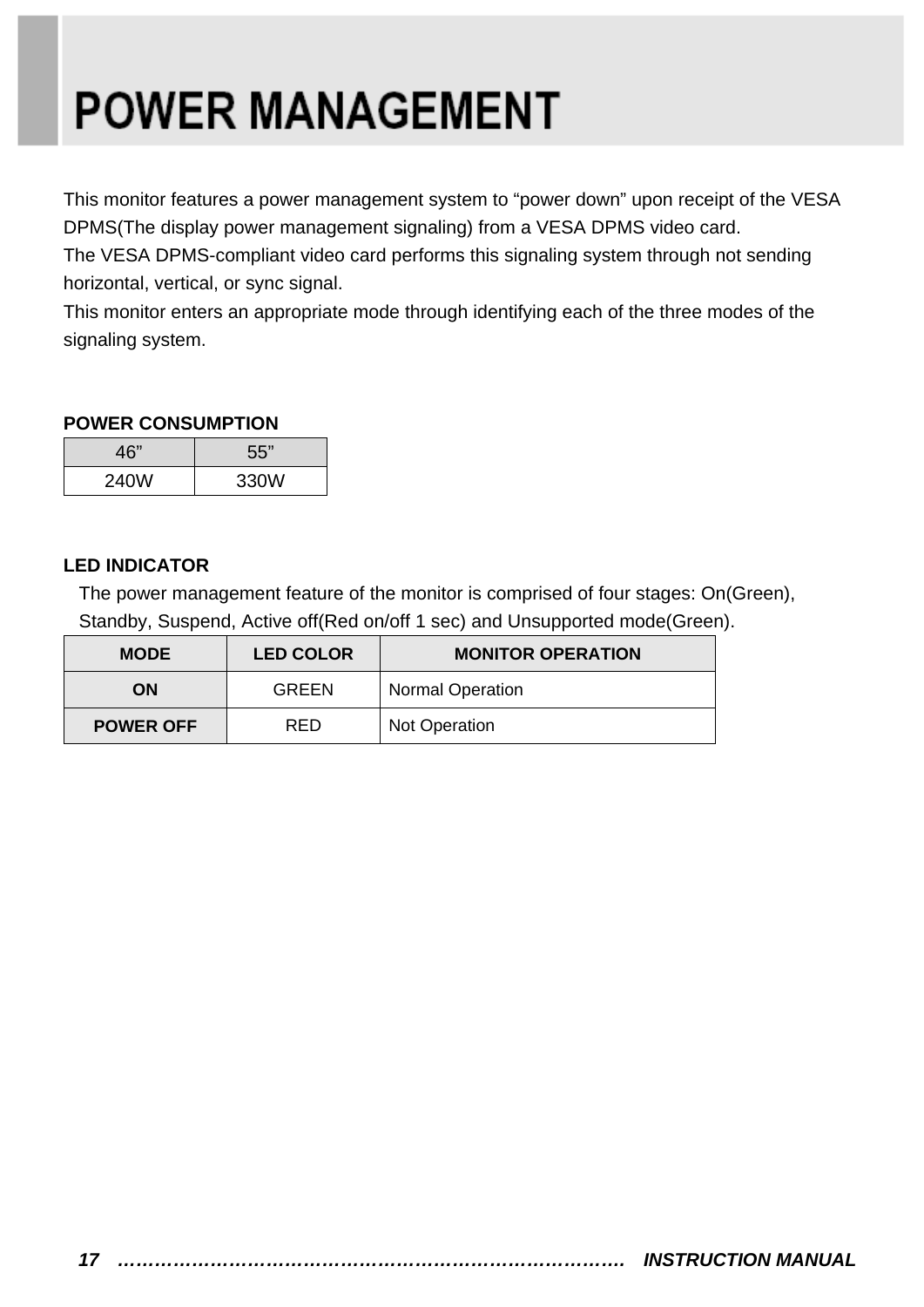## **SPECIFICATIONS**

|                                              |                           | <b>46" WUXGA</b>                         |                            | 55" WUXGA       |  |
|----------------------------------------------|---------------------------|------------------------------------------|----------------------------|-----------------|--|
| LCD-<br><b>Type</b>                          |                           | 46" Diagonal AM-TFT                      | 55" Diagonal AM-TFT        |                 |  |
|                                              | <b>TYPE</b>               | (Active-Matrix)                          | (Active-Matrix)            |                 |  |
|                                              | <b>PIXELI PITCH(mm)</b>   | $0.53025(H) \times 0.53025(V)$           | $0.63(H) \times 0.63(V)$   |                 |  |
|                                              | <b>BRIGHTNESS</b>         | 500cd/m <sup>2</sup> (Typical)           |                            |                 |  |
|                                              | <b>CONTRAST RATIO</b>     | 3500:1 (Typical)                         |                            | 5000:1(Typical) |  |
|                                              | <b>VIEWING ANGLE</b>      | 178°/178°(H/V)                           |                            |                 |  |
|                                              | <b>RESPONSE TIME</b>      | 8msec (G-to-G)                           |                            |                 |  |
|                                              | <b>RESOLUTION (H x V)</b> | 1920X1080 @60Hz                          |                            |                 |  |
| <b>FREQUENCY</b>                             |                           | HORIZONTAL: 31~80KHz / VERTICAL: 56~75Hz |                            |                 |  |
|                                              |                           | DISPLAY PORT(OPTIONAL)                   |                            |                 |  |
|                                              |                           | <b>HDMI</b>                              |                            |                 |  |
|                                              |                           | <b>DVI</b>                               |                            |                 |  |
|                                              | <b>INPUT</b>              | <b>VGA</b>                               |                            |                 |  |
|                                              | <b>SIGNAL</b>             | <b>UPGRADE PORT</b>                      |                            |                 |  |
|                                              |                           | PC STEREO IN/OUT                         |                            |                 |  |
|                                              |                           | <b>RJ-45</b>                             |                            |                 |  |
|                                              |                           | RS-232C IN/OUT(OPTIONAL)                 |                            |                 |  |
|                                              |                           | AC IN                                    |                            |                 |  |
| <b>ACTIVE DISPLAY AREA</b><br>$(H \times V)$ |                           | 1018.08mm X 572.67mm                     | 1209.6mm X 684.0mm         |                 |  |
| <b>PACKING DIMENSIONS</b>                    |                           | 1340mm X 920mm X 430mm                   | 1340mm X 920mm X 430mm     |                 |  |
| $(W \times H \times D)$                      |                           | (52.76" X 36.22" X 16.93")               | (52.76" X 36.22" X 16.93") |                 |  |
| <b>WEIGHT</b>                                | <b>Net Weight</b>         | 33 kg (73 lbs)                           | 45kg (99 lbs)              |                 |  |
|                                              | <b>Gross Weight</b>       | 43kg (95 lbs)                            | 60.0kg (133 lbs)           |                 |  |
| <b>ELECTRICAL</b><br><b>RATINGS</b>          |                           | 100-240V~, 50/60Hz (Auto Switching)      |                            |                 |  |

▶▶ **NOTE:** Technical specifications are subject to change without notice.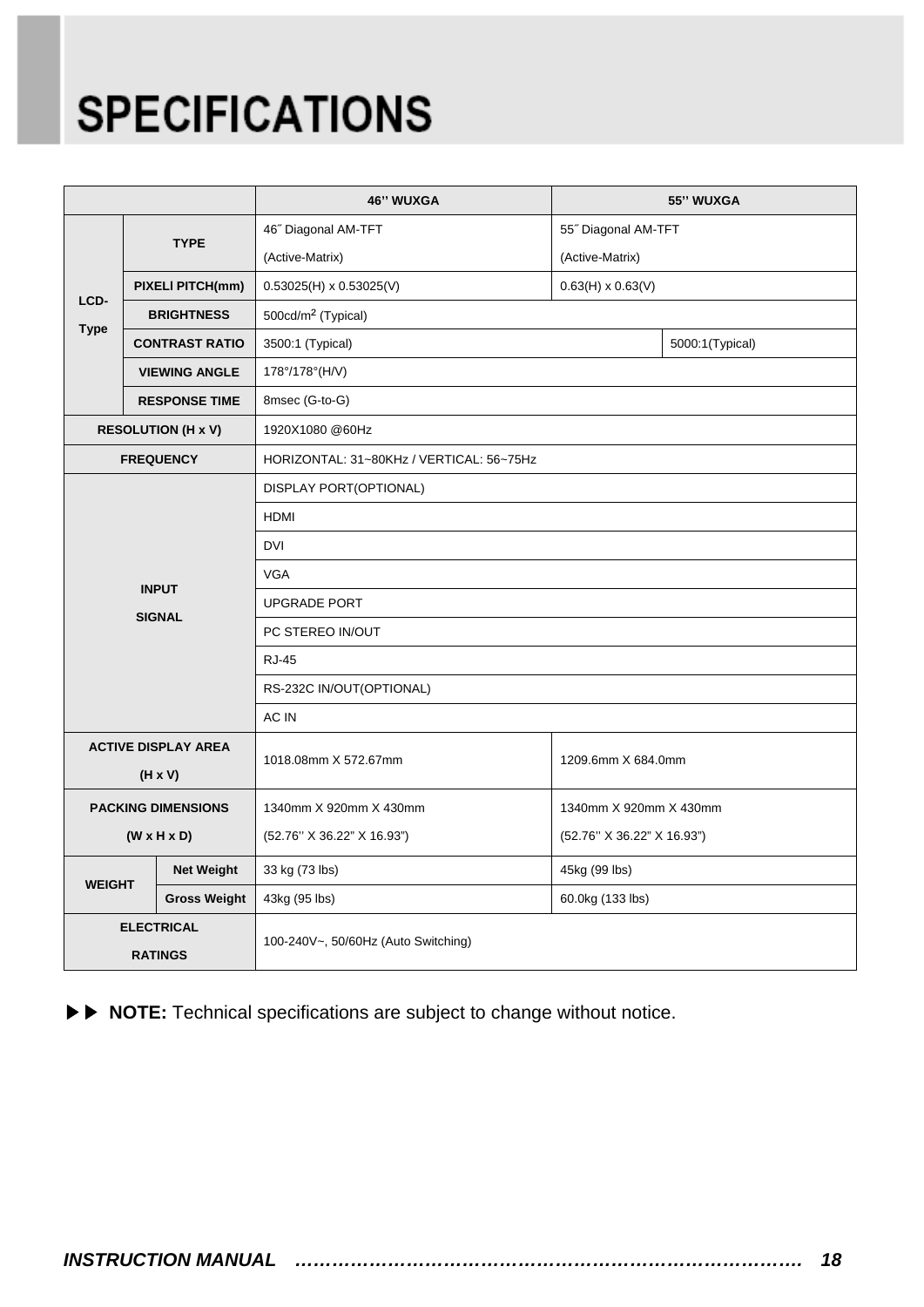## **TROUBLESHOOTING GUIDE**

| <b>TROUBLE</b>                                                         | <b>TROUBLESHOOTING TIP</b>                                                                                                        |  |
|------------------------------------------------------------------------|-----------------------------------------------------------------------------------------------------------------------------------|--|
| No image on display screen                                             | 1. Check that power cord of the Monitor have<br>been connected securely into wall outlet<br>or grounded extension cable or strip. |  |
|                                                                        | 2. Power switch should be in the ON position<br>and LED is lit.                                                                   |  |
|                                                                        | 3. Check that the Brightness and/or the Contrast<br>adjustments of the Display have not been<br>turned down to minimum levels.    |  |
| "NO SIGNAL"<br>message on screen                                       | 1. The signal cable should be completely<br>connected to the video card/computer.                                                 |  |
|                                                                        | 2. The video card should be completely seated in<br>its slot and the computer is switched ON.                                     |  |
| Display image is not<br>centered, too small or<br>too large in PC mode | Push the down key in front side or<br>Auto key in remote controller.                                                              |  |
| Vertical or Horizontal noise<br>is present in the picture              | Adjust Clock and Phase in the OSD.                                                                                                |  |

### **WEEE Symbols**

![](_page_20_Picture_3.jpeg)